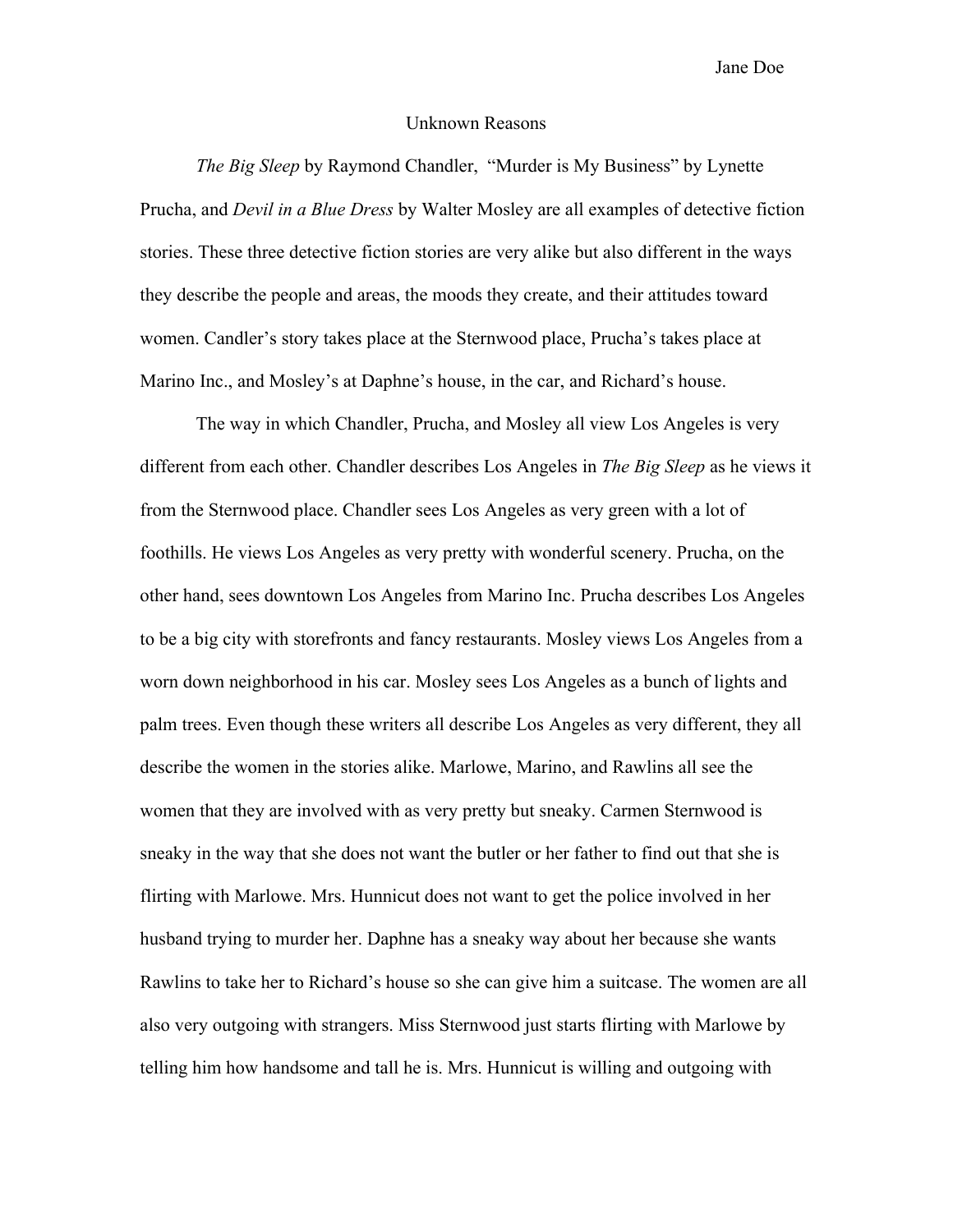letting Ms. Marino know everything, but she knows nothing about Marino. Daphne has never met Rawlins before and is willing to get in the car with him and then to give him a kiss before they go their separate ways. Marlowe, Marino, and Rawlins are also very alike in the way they describe the areas in which they are. Marlowe is very descriptive in how the Sternwood place is decorated with chairs and portraits. Marino describes how the Marino Inc. is decorated in a minimalist chic style. Rawlins describes how Daphne's house is decorated with brown carpet, brown sofa, and brown walls. Marlowe, Marino, and Rawlins are all very aware of their environment around them at all times.

Not only are the detective fiction stories different in the way they describe but also the types of moods that are created. The mood in *The Big Sleep* is awkward for Marlowe because of how Mr. Sternwood's daughter is acting towards him. In "Murder is My Business," the mood starts off very slow but livens up when Mrs. Hunnicut enters the room. Marino does not know what to expect from Mrs. Hunnicut, whether she is telling the truth or not. The mood created in *Devil in a Blue Dress* is scary because Rawlins, a black man, does not want to be blamed for killing Richard. Rawlins is put into bad situations and knows he will get the blame. The moods are very different within these stories.

All of the detective stories are alike in the attitudes they have towards women. Marlowe, Marino, and Rawlins all do things for the women that put themselves at risk. Marlowe was flirting back with Ms. Sternwood and thought she was pretty. Marino knew she should not get involved with Mrs. Hunnicut's case, that she should turn it over to the police. Rawlins should not have put himself at risk by driving Daphne to Richard's